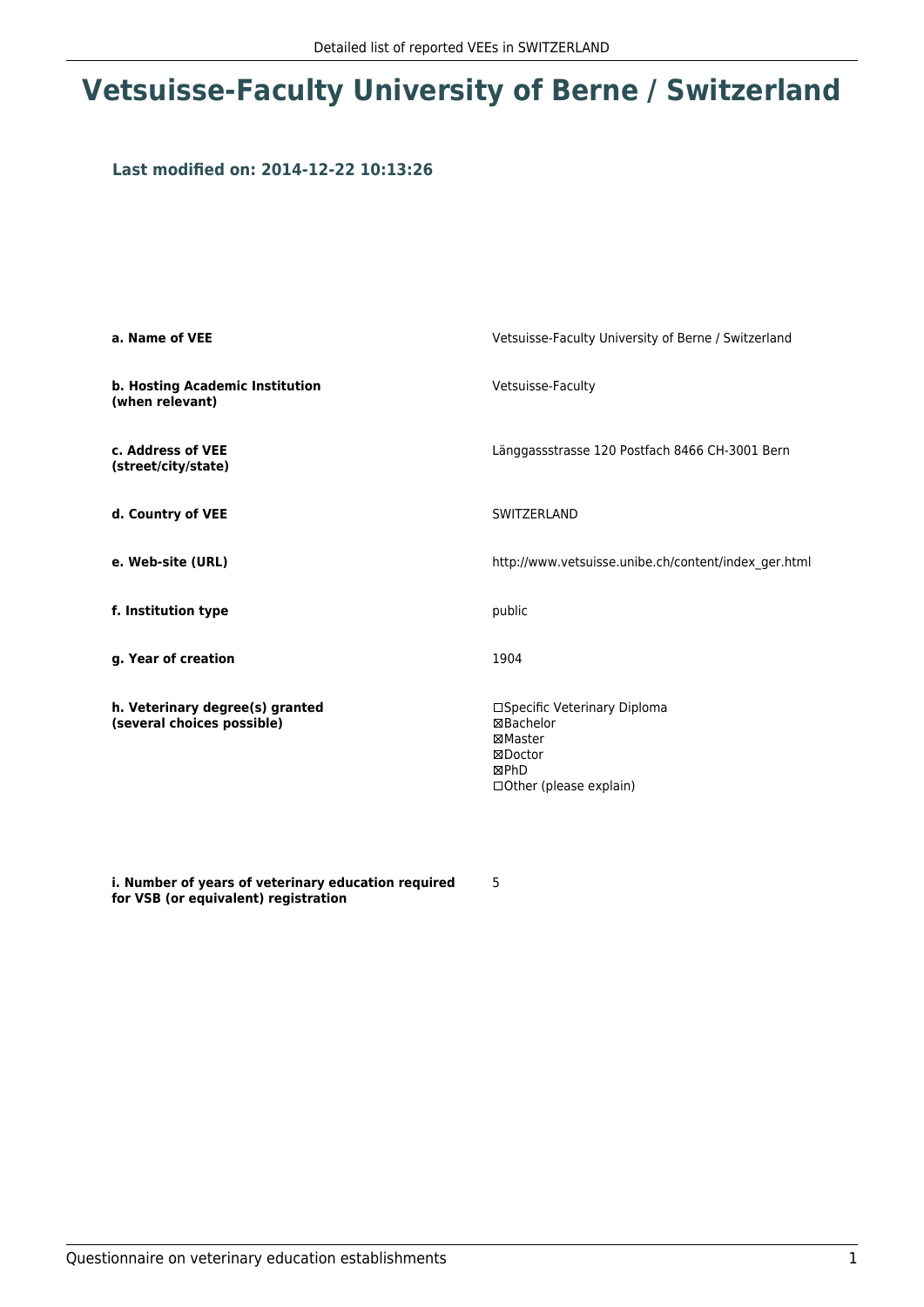## **j. Average number of veterinary students per class**

|                                                                                                   | 1st Year                                                                                                                                                              | 51-100                                                                                                    |
|---------------------------------------------------------------------------------------------------|-----------------------------------------------------------------------------------------------------------------------------------------------------------------------|-----------------------------------------------------------------------------------------------------------|
|                                                                                                   | 2d Year                                                                                                                                                               | 51-100                                                                                                    |
|                                                                                                   | 3d Year                                                                                                                                                               | 51-100                                                                                                    |
|                                                                                                   | 4th Year                                                                                                                                                              | 51-100                                                                                                    |
|                                                                                                   | 5th Year                                                                                                                                                              | 51-100                                                                                                    |
|                                                                                                   | 6th Year                                                                                                                                                              |                                                                                                           |
|                                                                                                   | 7th Year                                                                                                                                                              |                                                                                                           |
| k. Average number of veterinary graduates per year<br>from the establishment                      | 51-100                                                                                                                                                                |                                                                                                           |
| I. Minimum education required for admission to the<br>establishment<br>(several choices possible) | ⊠High School University Entrance<br>Qualification<br>□Pre-Veterinary Science Diploma<br>□Pre-Veterinary Science Degree<br>□Other specific VEE entrance qualifications |                                                                                                           |
| m. Is there a selection procedure at<br>(several choices possible)                                | <b>⊠National level</b><br>□State level<br>□Establishment level                                                                                                        |                                                                                                           |
| n. National accreditation/certification/approval                                                  | Yes                                                                                                                                                                   |                                                                                                           |
|                                                                                                   | <b>Accrediting agency:</b>                                                                                                                                            |                                                                                                           |
|                                                                                                   | <b>Name of the Agency</b>                                                                                                                                             | <b>Swiss Center</b><br>οf<br>Accreditation<br>and Quality<br>Assurance in<br>Higher<br>Education<br>(OAQ) |
|                                                                                                   | <b>Address of the</b><br><b>Agency</b>                                                                                                                                | Falkenplatz 9<br>Postfach 7456<br>CH-3001 Bern                                                            |
|                                                                                                   | <b>Country of the</b><br><b>Agency</b>                                                                                                                                | Switzerland                                                                                               |
|                                                                                                   | Date granted (yyyy-<br>mm-dd)                                                                                                                                         | 2010-11-01                                                                                                |
|                                                                                                   | <b>Period of validity</b><br>(years)                                                                                                                                  | 7                                                                                                         |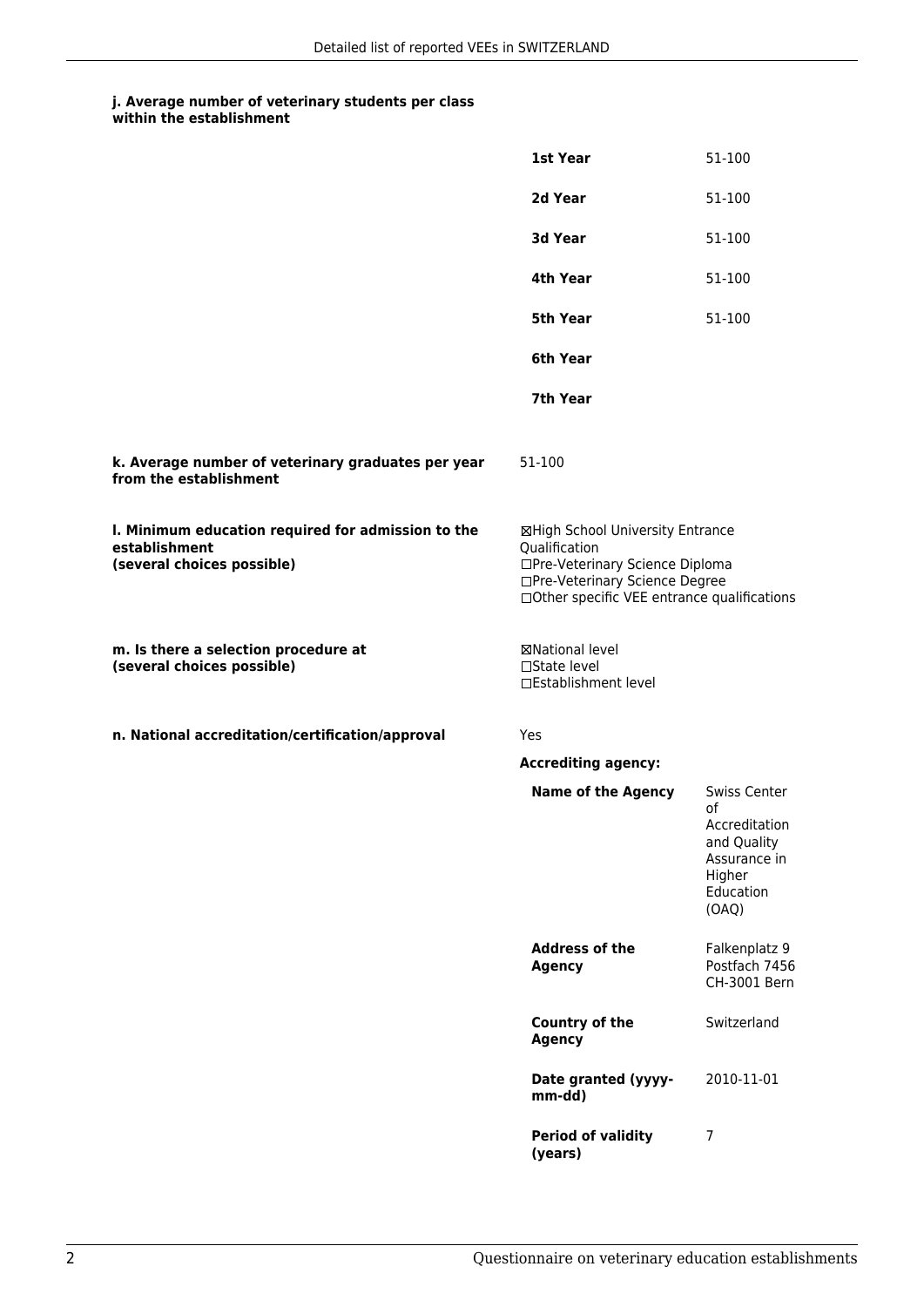| o. Regional accreditation/certification/approval                            | No                                                                         |
|-----------------------------------------------------------------------------|----------------------------------------------------------------------------|
| p. Any form of other international<br>accreditation/certification/approval? | Yes                                                                        |
| If yes, please provide a brief description.                                 | European Association of Establishments for<br>Veterinary Education (EAEVE) |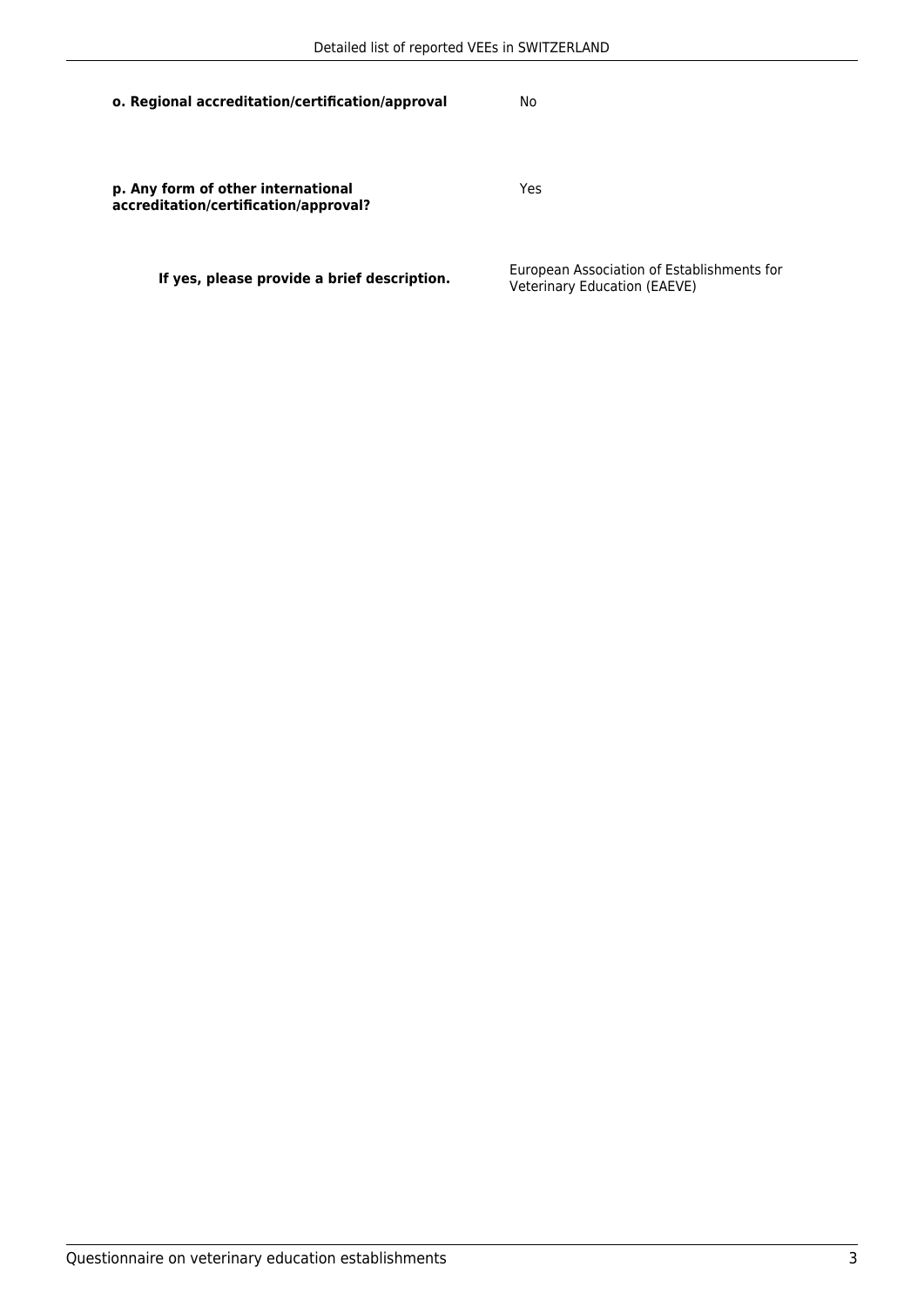# **Vetsuisse-Faculty University of Zurich / Switzerland**

### **Last modified on: 2014-12-22 10:17:30**

| a. Name of VEE                                                | Vetsuisse-Faculty University of Zurich /<br>Switzerland                                                    |
|---------------------------------------------------------------|------------------------------------------------------------------------------------------------------------|
| b. Hosting Academic Institution<br>(when relevant)            | Vetsuisse-Faculty                                                                                          |
| c. Address of VEE<br>(street/city/state)                      | Winterthurerstrasse 204 CH-8057 Zürich<br>Switzerland                                                      |
| d. Country of VEE                                             | SWITZERLAND                                                                                                |
| e. Web-site (URL)                                             | http://www.vet.uzh.ch/index en.html                                                                        |
| f. Institution type                                           | public                                                                                                     |
| g. Year of creation                                           | 1902                                                                                                       |
| h. Veterinary degree(s) granted<br>(several choices possible) | □Specific Veterinary Diploma<br>⊠Bachelor<br>⊠Master<br>⊠Doctor<br><b>MPhD</b><br>□ Other (please explain) |

**i. Number of years of veterinary education required for VSB (or equivalent) registration**

5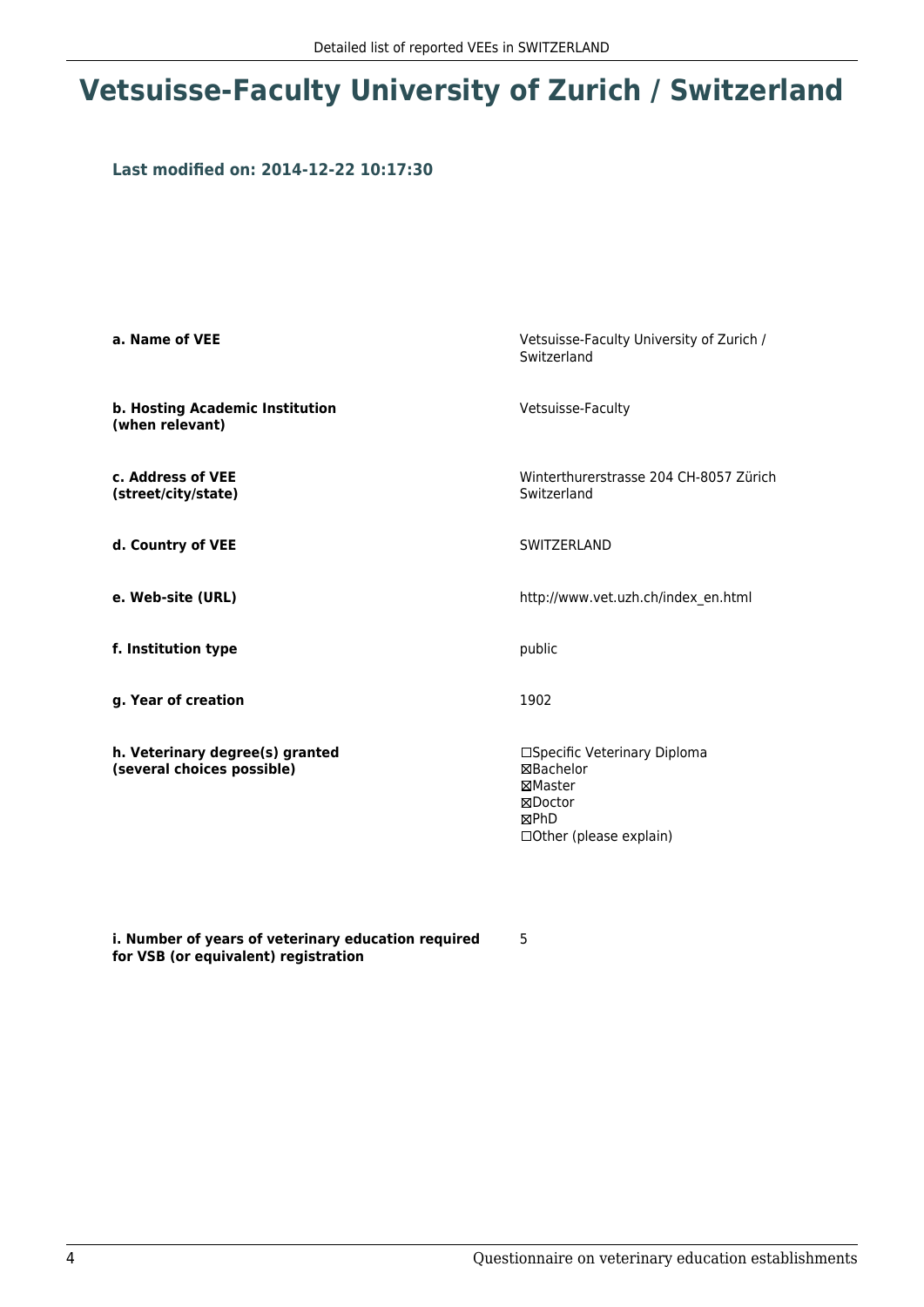## **j. Average number of veterinary students per class**

| within the establishment |
|--------------------------|
|                          |

|                                                                                                   | 1st Year                                                                                                                                                              | 101-150                                                                                                   |
|---------------------------------------------------------------------------------------------------|-----------------------------------------------------------------------------------------------------------------------------------------------------------------------|-----------------------------------------------------------------------------------------------------------|
|                                                                                                   | 2d Year                                                                                                                                                               | 51-100                                                                                                    |
|                                                                                                   | 3d Year                                                                                                                                                               | 51-100                                                                                                    |
|                                                                                                   | 4th Year                                                                                                                                                              | 51-100                                                                                                    |
|                                                                                                   | 5th Year                                                                                                                                                              | 51-100                                                                                                    |
|                                                                                                   | 6th Year                                                                                                                                                              |                                                                                                           |
|                                                                                                   | 7th Year                                                                                                                                                              |                                                                                                           |
| k. Average number of veterinary graduates per year<br>from the establishment                      | 51-100                                                                                                                                                                |                                                                                                           |
| I. Minimum education required for admission to the<br>establishment<br>(several choices possible) | ⊠High School University Entrance<br>Qualification<br>□Pre-Veterinary Science Diploma<br>□Pre-Veterinary Science Degree<br>□Other specific VEE entrance qualifications |                                                                                                           |
| m. Is there a selection procedure at<br>(several choices possible)                                | ⊠National level<br>$\square$ State level<br>□Establishment level                                                                                                      |                                                                                                           |
| n. National accreditation/certification/approval                                                  | Yes                                                                                                                                                                   |                                                                                                           |
|                                                                                                   | <b>Accrediting agency:</b>                                                                                                                                            |                                                                                                           |
|                                                                                                   | <b>Name of the Agency</b>                                                                                                                                             | <b>Swiss Center</b><br>οf<br>Accreditation<br>and Quality<br>Assurance in<br>Higher<br>Education<br>(OAQ) |
|                                                                                                   | <b>Address of the</b><br><b>Agency</b>                                                                                                                                | Falkenplatz 9<br>P.O. Box 7456<br>CH-3001 Bern                                                            |
|                                                                                                   | <b>Country of the</b><br><b>Agency</b>                                                                                                                                | Switzerland                                                                                               |
|                                                                                                   | Date granted (yyyy-<br>mm-dd)                                                                                                                                         | 2010-11-01                                                                                                |
|                                                                                                   | <b>Period of validity</b><br>(years)                                                                                                                                  | 7                                                                                                         |